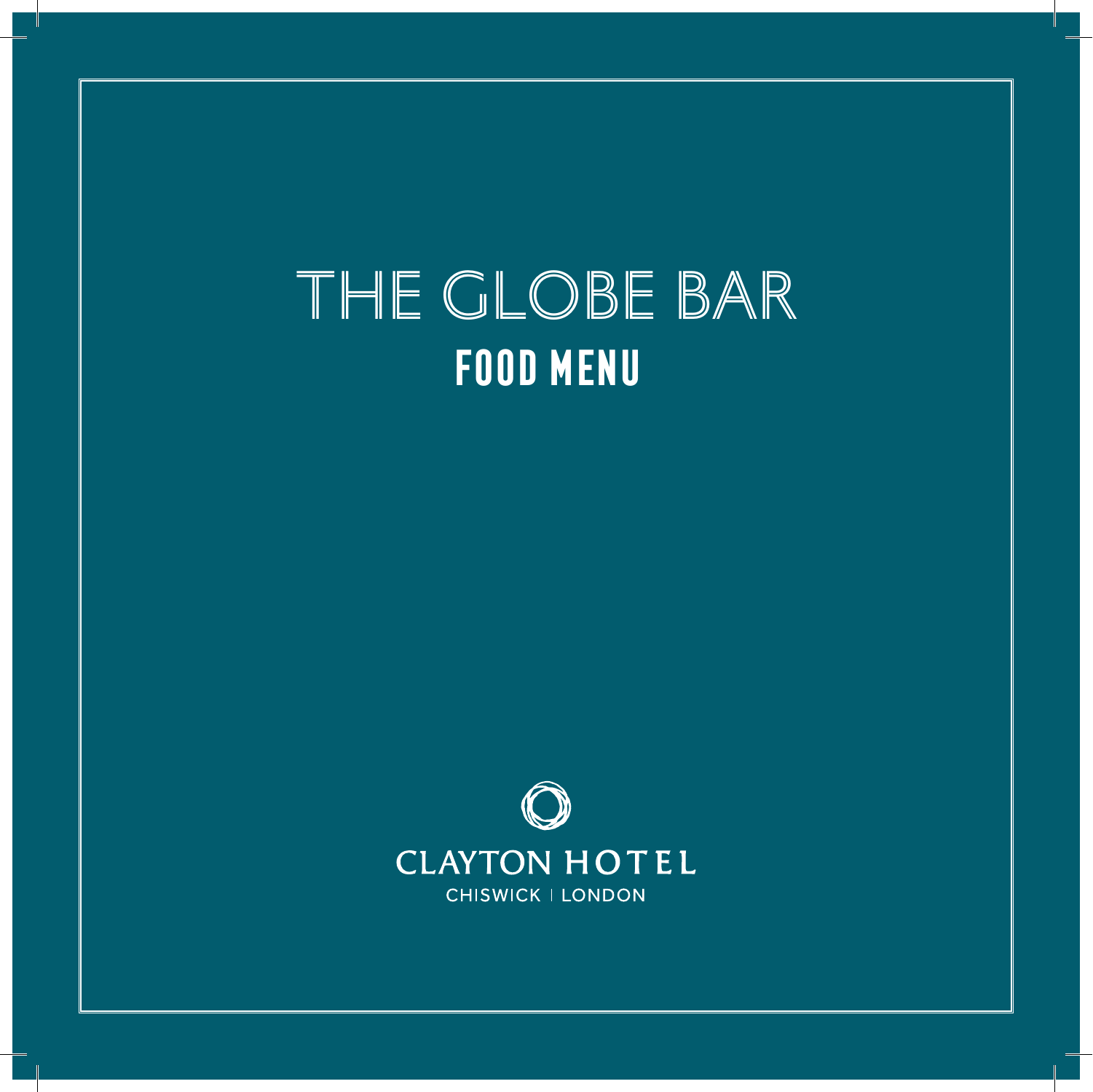| SMALL PLATES                                                                                                                                                           |       |
|------------------------------------------------------------------------------------------------------------------------------------------------------------------------|-------|
| <b>SOUP OF THE DAY (V)</b><br>Served with bread and butter<br>Contains Allergens: 6 wheat, 7, 8, 10                                                                    | 7.00  |
| <b>AVOCADO AND MANGO TACO (VE)</b><br>Lettuce, tomato, red onion, jalapenos, topped<br>with Sriracha mayonnaise (ve)<br>Contains Allergens: 6 wheat, 7, 10, 11         | 9.00  |
| <b>TANDOORI CHICKEN</b><br>House marinated chicken pieces served with<br>mint yoghurt and kachumber salad<br>Contains Allergens: 7, 9, 13                              | 9.95  |
| <b>ROSEMARY AND GARLIC BRIE (V)</b><br>Crusted brie chunks with chilli jam<br>Contains Allergens: 1 prawn, 2 calamari, 5 all nuts,<br>wheat 6, 7, 8, 9, 10, 11, 12, 13 | 9.00  |
| <b>GARLIC PRAWN SKEWERS</b><br>Mango and chilli salsa<br>Contains Allergens: 1 Prawn, 7, 8                                                                             | 10.95 |
| <b>CRISPY GYOZA</b><br>Duck gyoza & hoisin drizzle<br>Contains Allergens: 6 wheat, 8, 10                                                                               | 9.50  |

 $(V)$  = Vegetarian  $(VE)$  = Vegan

#### **Food allergies and intolerances:**

Before you order your food and drinks, please always speak to our staff to advise us of any intolerances / allergies or if you would like to know more about the ingredients used. We do handle all 14 allergens within our kitchens.

#### **Allergen Index:**

|           | No.1 Crustaceans              | No.8        | Soya                    |
|-----------|-------------------------------|-------------|-------------------------|
|           | No.2 Molluscs                 | No.9        | <b>Sulphur Dioxide</b>  |
| No.3 Fish |                               |             | No.10 Sesame Seeds      |
|           | No.4 Peanuts                  | $No.11$ Egg |                         |
| No.5 Nut  |                               |             | No.12 Celery & Celeriac |
|           | No.6 Cereal containing Gluten |             | No.13 Mustard           |
|           | No.7 Milk / Milk products     | No.14 Lupin |                         |
|           |                               |             |                         |

## SALAD BOWLS

| <b>GOATS CHEESE SALAD (V)</b><br>Grilled goats' cheese, mixed leaves, julienne<br>carrots, red onions, walnuts, cherry tomato,<br><b>French vinaigrette</b><br>Contains Allergens: 5 walnut, 7, 13 | 11.95 |
|----------------------------------------------------------------------------------------------------------------------------------------------------------------------------------------------------|-------|
| <b>Add Grilled Chicken</b>                                                                                                                                                                         | 4.50  |
| <b>CAESAR SALAD</b><br>Baby gem lettuce, croutons, back bacon lardons,<br>anchovy dressing and parmesan shavings<br>Contains Allergens: 3 anchovy, 6 wheat, 7, 10, 11, 13                          | 11.95 |
| <b>Add Grilled Chicken</b>                                                                                                                                                                         | 4.50  |
| <b>POWER OF FIVE <math>(V)</math></b><br>Quinoa, broccoli, peas, avocado, feta cheese<br>and chia seed dressing<br>Contains Allergens: 7, 13                                                       | 11.95 |
| <b>Add Grilled Chicken</b>                                                                                                                                                                         |       |

### SANDWICHES

| PESTO CHICKEN PANINI<br>Sliced chicken breast, rocket,<br>sundried tomato, mozzarella cheese<br>and pesto<br>Contains Allergens: 6 wheat, 7, 10, 11, 12                                             | 11.95 |
|-----------------------------------------------------------------------------------------------------------------------------------------------------------------------------------------------------|-------|
| <u>ANGUS STEAK SANDWICH</u><br>Open sandwich served with sauteed onions,<br>mushrooms, melted cheddar and onion rings.<br>Cooked medium well<br>Contains Allergens: 6 wheat, barley, rye, 7, 10, 11 | 14.95 |
| <b>TEMPEH &amp; AVOCADO (VE)</b><br>Toasted granary bloomer with tempeh,                                                                                                                            | 11.95 |

avocado, crispy gem, tomato and hummus *Contains Allergens: 6 wheat, barley, spelt, 8, 10*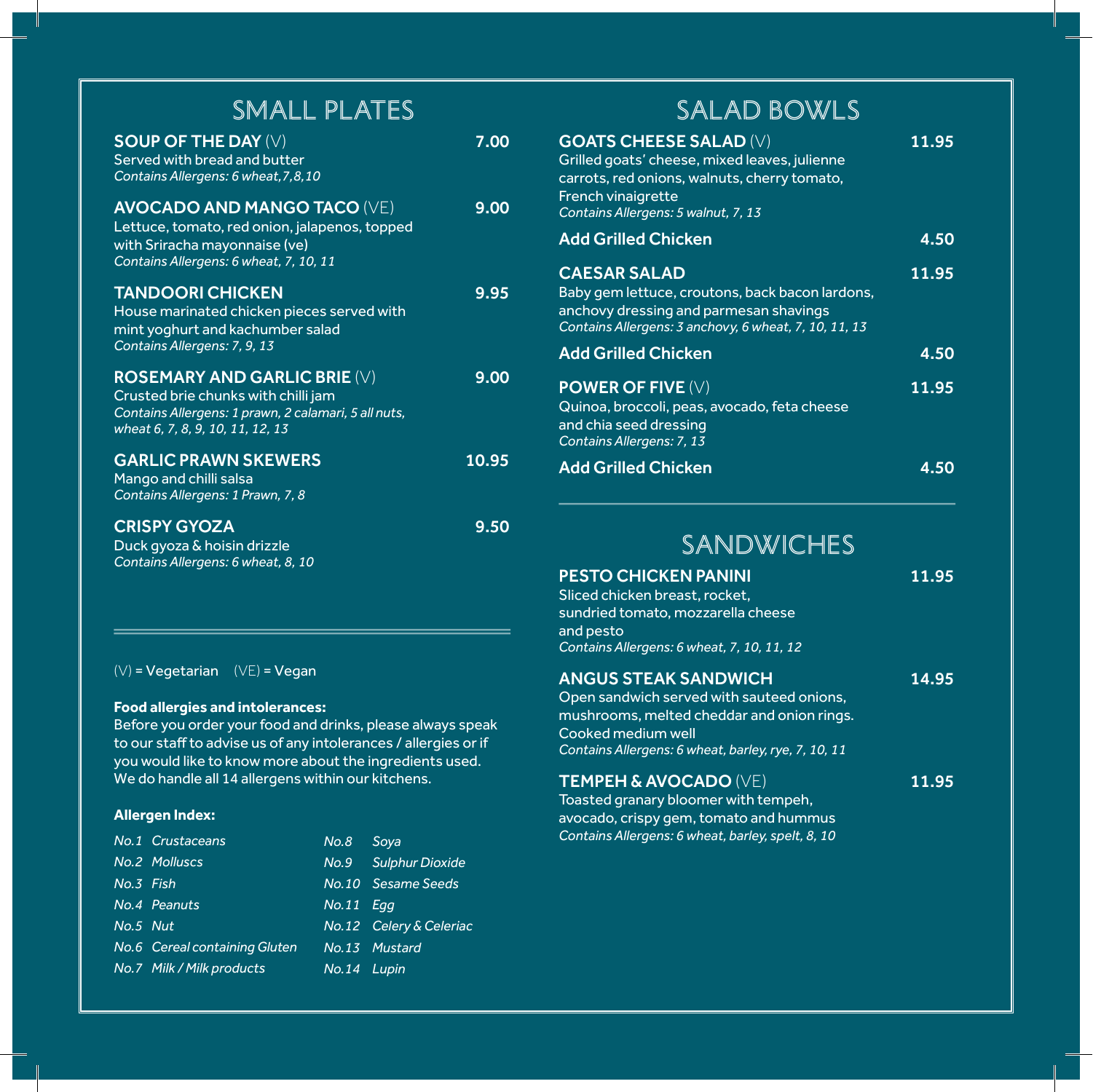### SIGNATURE BURGERS

### ANGUS BEEF BURGER 17.50

Grilled 100% Angus beef patty with bacon, oak smoked cheese & bacon jam served in a brioche bun with gherkins, lettuce, crispy onion, tomato. Served with skin on fries *Contains Alergens: 6 wheat, barley, 7, 8, 9, 11*

### KATSU CHICKEN BURGER 16.00

Breaded chicken fillet in a brioche bun with caramelised onion, cheese, katsu sauce, bacon, lettuce and tomato. Served with skin on fries *Contains Alergens: 6 wheat, barley, 7, 8, 9,11, 13*

### MOVING MOUNTAINS BURGER<sup>®</sup> (VE) 16.00

The Moving Mountains® chargrilled plant-based burger, hummus, tomato, lettuce, onion, red peppers and mayonnaise. Served with skin on fries *Contains Alergens: 4 peanut, 6 wheat, barley, 7, 8, 10*

### FROM THE GRILL

#### 230g RIB-EYE STEAK 26.00

sauce, garnished with parmesan *Contains Alergens: 6 wheat, 7, 9*

Grilled Red Tractor Assured British beef rib-eye, cooked to your liking and served with peppercorn or béarnaise sauce, vine tomato, portobello mushroom and seasoned skin on fries *Contains Alergens: 6 wheat, barley, 7, 8, 11, 12*

### MAINS

| <b>STREET NOODLE BOWL (V)</b><br>Egg noodles tossed with stir-fry vegetables<br>and teriyaki sauce, served with garlic bread<br>Contains Alergens: 6 wheat, 7 8, 10, 11, 12 | 14.00        |
|-----------------------------------------------------------------------------------------------------------------------------------------------------------------------------|--------------|
| <b>Add Grilled Chicken</b><br><b>Add Prawns</b>                                                                                                                             | 4.50<br>5.50 |
| <b>SWEET POTATO CURRY (VE)</b><br>Sweet potato, chickpea and spinach curry with<br>steamed basmati rice, poppadoms & mango chutney<br><b>Contains Alergens: 13</b>          | 16.50        |
| <b>CHICKEN TAGLIATELLE</b><br>Tender chicken pieces tossed in tagliatelle<br>with a creamy wild mushroom and chardonnay                                                     | 16.95        |

#### TEMPURA SEA CATCH 17.00

Tempura battered haddock fillet served with mushy peas, homemade tartar sauce and kin on fries *Contains Alergens: 3 haddock, 6 wheat, 7, 8, 9, 11, 13*

#### STEAK AND STOUT PIE 17.00

Slow cooked beef steak, mushroom and stout pie, served with creamed potatoes and seasonal green vegetables *Contains Alergens: 6 wheat, 7, 9*

#### BUTTER CHICKEN MASALA 17.00

Chef special chicken masala with steamed basmati rice, poppadoms, naan bread & mango chutney *Contains Alergens: 6 wheat, 7, 9, 13* 

### SIDE ORDERS

*Ask server for allergens*

| <b>BEARNAISE/PEPPER/KATSU SAUCE</b>   | 3.00 |
|---------------------------------------|------|
| <b>GARLIC BREAD</b>                   | 4.70 |
| <b>CREAMED POTATO</b>                 | 4.70 |
| <b>ONION RINGS</b>                    | 4.70 |
| <b>SKIN ON FRIES</b>                  | 4.70 |
| <b>KATSU CURRY FRIES</b>              | 5.70 |
| <b>PARMESAN AND TRUFFLE OIL FRIES</b> | 5.70 |
|                                       |      |

### PUDDING

| <b>NON-DAIRY ICECREAM (VE)</b><br>Contains Alergens: 4 peanut, 5 hazelnut, almond,<br>walnut, pecan, pistachio,                                                              | 7.00  |
|------------------------------------------------------------------------------------------------------------------------------------------------------------------------------|-------|
| CRÈME BRÛLÉE (V)<br>Homemade Crème Brûlée served with fresh berries<br>Contains Alergens: 7, 11                                                                              | 8.00  |
| BAKED CHOCOLATE CHEESECAKE<br>New York style, served with whipped cream.<br>Contains Alergens: 4 peanut, 5 hazelnut, nuts, pecan,<br>pistachio, walnut, 6 wheat, 7, 8, 9, 11 | 8.00  |
| $FROMAGE (V)$<br>Selection of three cheeses, crackers and chutney<br>Contains Alergens: 7, 9, 12, 13                                                                         | 10.00 |